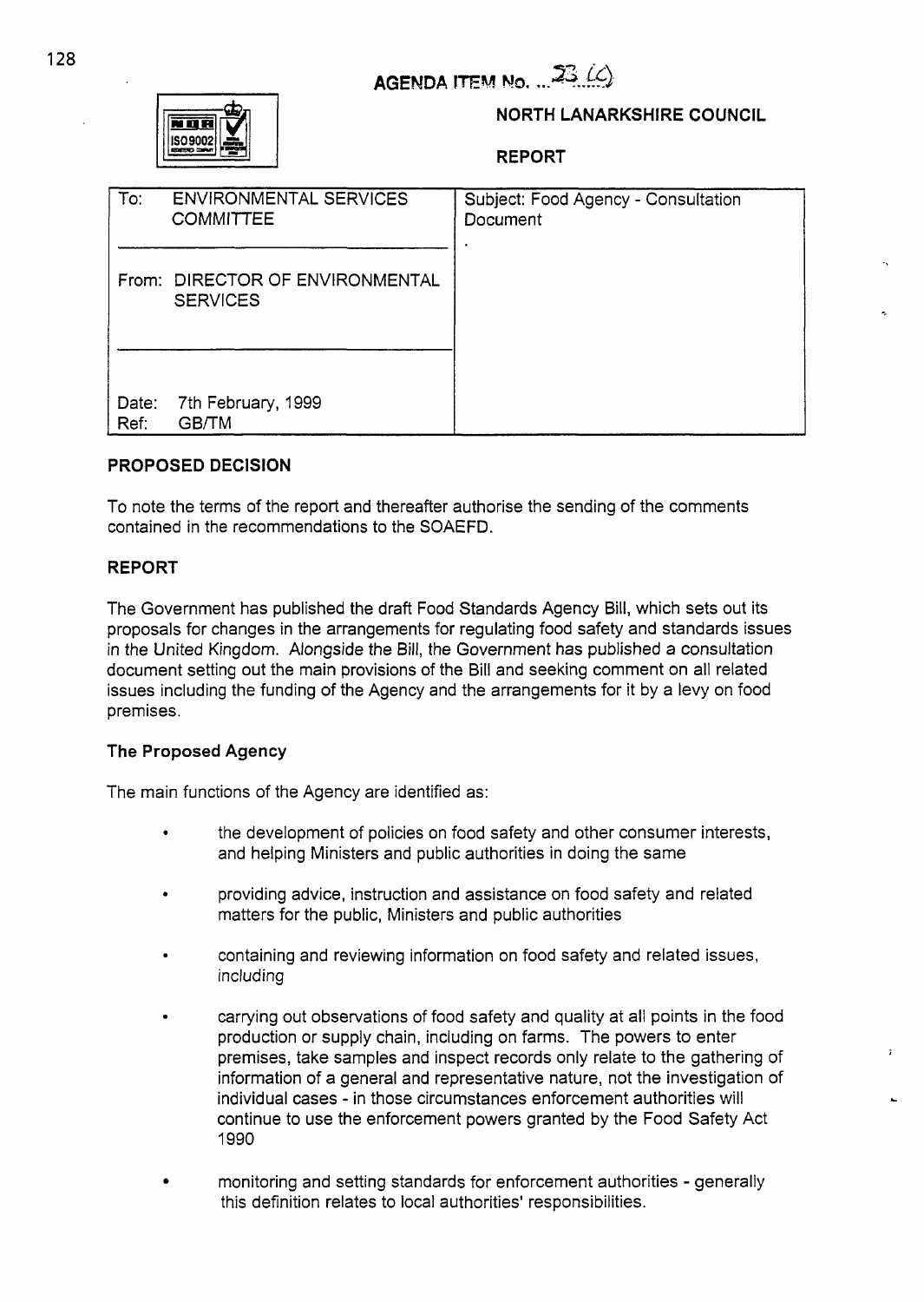Broadly speaking, the main priority of the Agency is the protection of public health in relation to food. The Agency will draw up a statement detailing its general objectives - in line with the guiding principles specified in the White Paper - and ensuring that particular attention is paid to areas that are not easily legislated for, e.g. the requirements for openness and transparency in the decision-making process, and arrangements for consultation and co-operation with other Government agencies and departments. The Bill provides for the Secretary of State and the devolved authorities (Welsh and Scottish authorities) to issue directions to the Agency where it seriously fails to comply with the statement of general practice or to perform any of its duties; and to remove the appointed members of the Agency from office if they do not comply with such a direction.

Other guiding principles highlighted by the Bill are:

- the Agency's assessments of food standards and safety should be unbiased and based on best available scientific advice, provided by independent experts
- the Agency's decisions and actions should not be disproportionate to the risk full account should be given to costs and benefits, and over regulation should be avoided
- the Agency's decisions should be made independently of sectoral interests the Agency should ensure clarity and consistency of approach for all its operations.

Consultation on the White Paper revealed widespread support for the Food Standards Agency to be a single independent UK body, which would report to the Secretary of State for Health and his counterparts in the devolved authorities, and work closely with other Government departments, such as MAFF. The Bill provides for separate executive arms of the Agency in Scotland, Wales and Northern Ireland, each with responsibility for the organisation of the Agency in their part of the UK. New advisory committees for Scotland, Wales and Northern Ireland are also proposed.

#### **Financing the Agency**

The draft Bill includes powers enabling the Secretary of State to introduce an annual levy on food retail and catering premises. Exemptions are proposed to protect certain small businesses, for example, those that sell wrapped confectionery, soft drinks, crisps and other similar wrapped products. Local authorities will collect the levy and retain a proportion to cover their collection costs - the rest will be payable to the Agency.

### **Nutrition**

As recommended in the White Paper, it is proposed that the Agency will take responsibility for the provision of scientifically based information on the nutritional content of individual foods and impartial and accurate advice on a balanced diet. Broader public health aspects of nutrition will remain within the responsibility of UK health departments, but it is envisaged that the Agency will need to work closely with UK health departments who will retain responsibility for wider public health aspects of nutrition. The Agency should work closely with health departments to establish their individual responsibilities and the means by which close co-operation on this issue can be secured.

#### **Pesticides and Veterinary Medicines**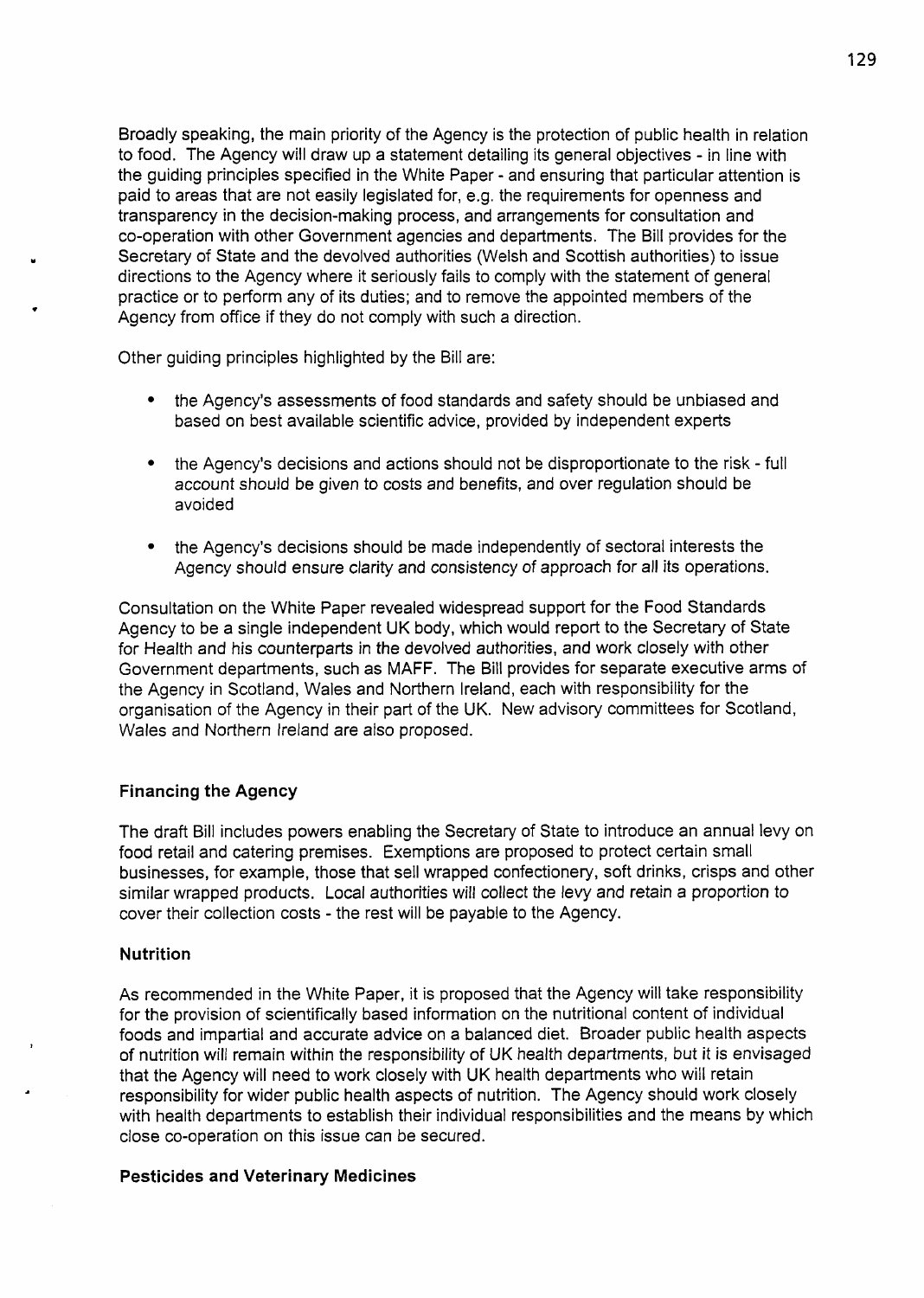The Bill requires that the Veterinary Products Committee and the Advisory Committee on Pesticides include a member nominated by the Agency, and that responsibility for all aspects of the authorisation process will rest with the Veterinary Medicines Directorate (VMD) and Pesticides Safety Directorate (PSD) - with the Agency being consulted on all veterinary medicines and pesticides policy issues relevant to food safety. It is also proposed that responsibility for the surveillance *of* foods for residues of pesticides and veterinary medicines lies with the VMD and PSD, but that the Agency will have extensive involvement in discussions concerning relevant programmes, and reviews all survey results - seeking advice from the appropriate advisory committee on the significance of the findings.

# **Notification of foodborne illness**

The White Paper discusses whether arrangements for the statutory notification of diseases should be broadened to include reporting by clinical laboratories of certain specified (human) test results. The Government is still considering whether the Agency should be given the power to operate a statutory notification scheme for laboratory test results involving specified food-borne illnesses. It is envisaged that such a step would assist the Agency in fulfilling the White Paper recommendation of developing a national strategy for the control of foodborne zoonoses.

### **RECOMMENDATION.**

To note the contents of the report and thereafter send the undernoted comments to the Scottish Office:

- 1. the Council generally welcomes the proposals for a Food Standards Agency;
- 2. the Agency should be given the power to require the statutory notification by clinical laboratories of certain test results involving specified food-borne illnesses;
- 3. the Bill proposes that the Agency will set standards for local authorities for implementing food legislation and while this proposal is accepted, any new standards to be employed will require further consultation;
- 4. the Bill proposes powers for inspectors employed by the Agency to carry out inspections at premises but does not make clear whether or not this extends to the serving of Emergency Prohibition Notices and this should be clarified;
- *5.* the White paper states that the Scottish Parliament and the Northern Ireland Assembly will have power to decide through primary legislation to introduce their own separate arrangements for handling food safety and standards and this could lead to different and uneven approaches to these matters throughout the UK;
- 6. the Consultation paper on the funding of the Agency proposes that a levy be collected by local authorities and that a proportion of this levy be retained by the local authorities to cover their costs in doing this but it does not specify what the percentage is to be. Clearly this figure must be adequate to cover all costs including the costs of legal action taken against defaulters;
- 7. the proposed standard levy for all businesses included in the proposal (estimated at **f90)** is unfair but it is difficult to suggest a fairer scheme which would not involve the collection agency in more work. A scheme based on the risk proposed by the business would be more appropriate and the rating scheme presently set out in Code of Practice No 9 could be used. However this would lead to the charges being